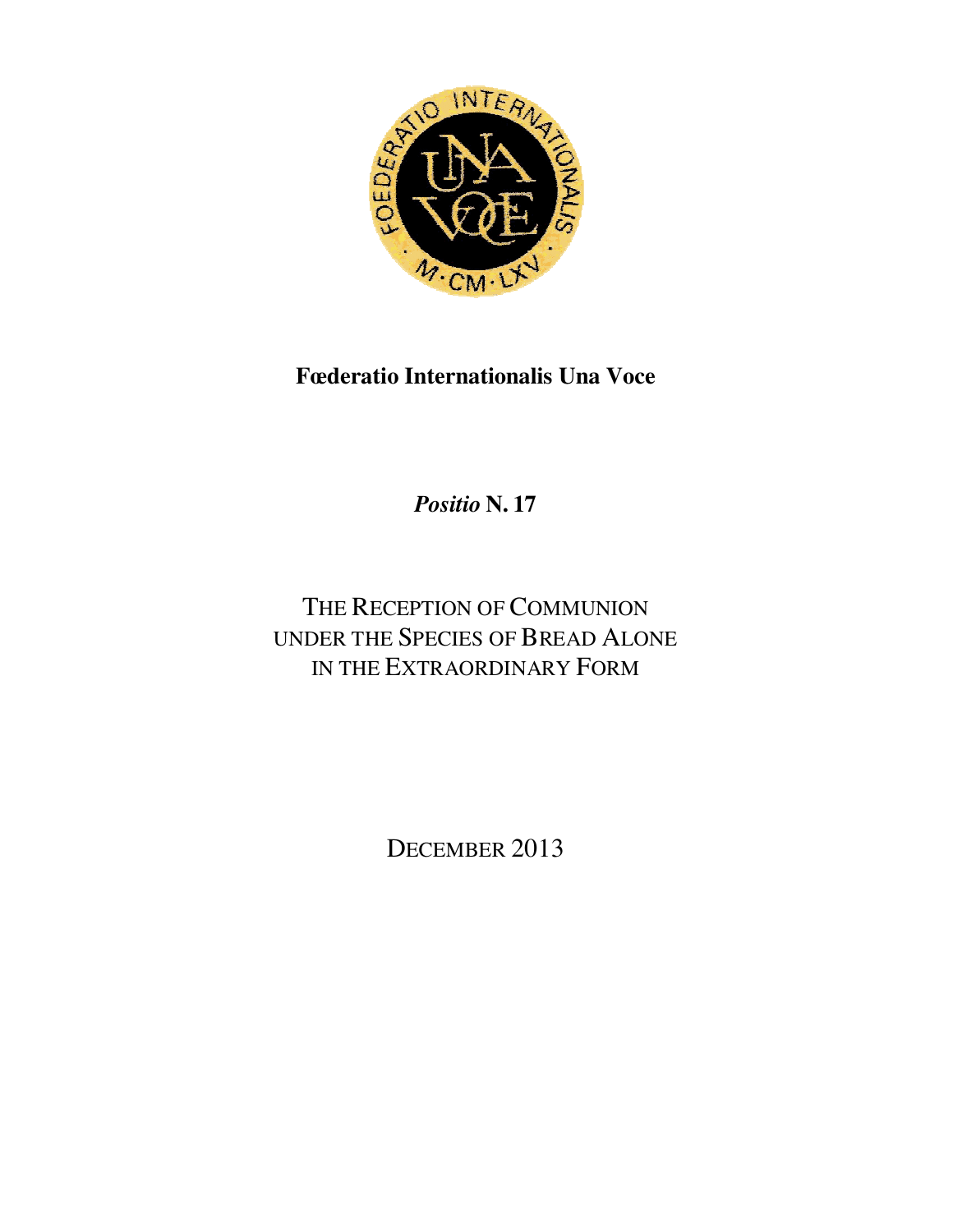#### From the General Introduction

These papers, commissioned by the International Federation *Una Voce*, are offered to stimulate and inform debate about the 1962 Missal among Catholics 'attached to the ancient Latin liturgical traditions', and others interested in the liturgical renewal of the Church. They are not to be taken to imply personal or moral criticism of those today or in the past who have adopted practices or advocated reforms which are subjected to criticism. In composing these papers we adopt the working assumption that our fellow Catholics act in good will, but that nevertheless a vigorous and well-informed debate is absolutely necessary if those who act in good will are to do so in light of a proper understanding of the issues.

The authors of the papers are not named, as the papers are not the product of any one person, and also because we prefer them to be judged on the basis of their content, not their authorship.

The International Federation *Una Voce* humbly submits the opinions contained in these papers to the judgement of the Church.

The Reception of Communion Under the Species of Bread Alone in the Extraordinary Form: Abstract

Under the liturgical laws pertaining to the Extraordinary Form, the Faithful may not receive the Precious Blood, but only the Host, by contrast with the widespread practice, at least in Europe and North America, in the Ordinary Form. Historically, the Faithful received the Precious Blood in the West through a tube or *fistula*, until this died out in about the 12<sup>th</sup> century, with certain exceptions. *Sacrosanctum Concilium* proposed a revival of a practice exceptional reception of the Precious Blood, although permission soon became more general. The practice of the Extraordinary Form has certain advantages. It underlines the sacrificial nature of the Mass, for which the Priest's reception from the Chalice is ritually necessary, but the Faithful's is not. It safeguards the respect for the Sacred Vessels characteristics of the Extraordinary Form, which is incompatible with the usual practice of the Ordinary Form. It avoids a number of practical difficulties and liturgical abuses which have sometimes arisen in the Ordinary Form. And it guards against certain dangers to public health.

### *Comments can be sent to*

## **positio@fiuv.org**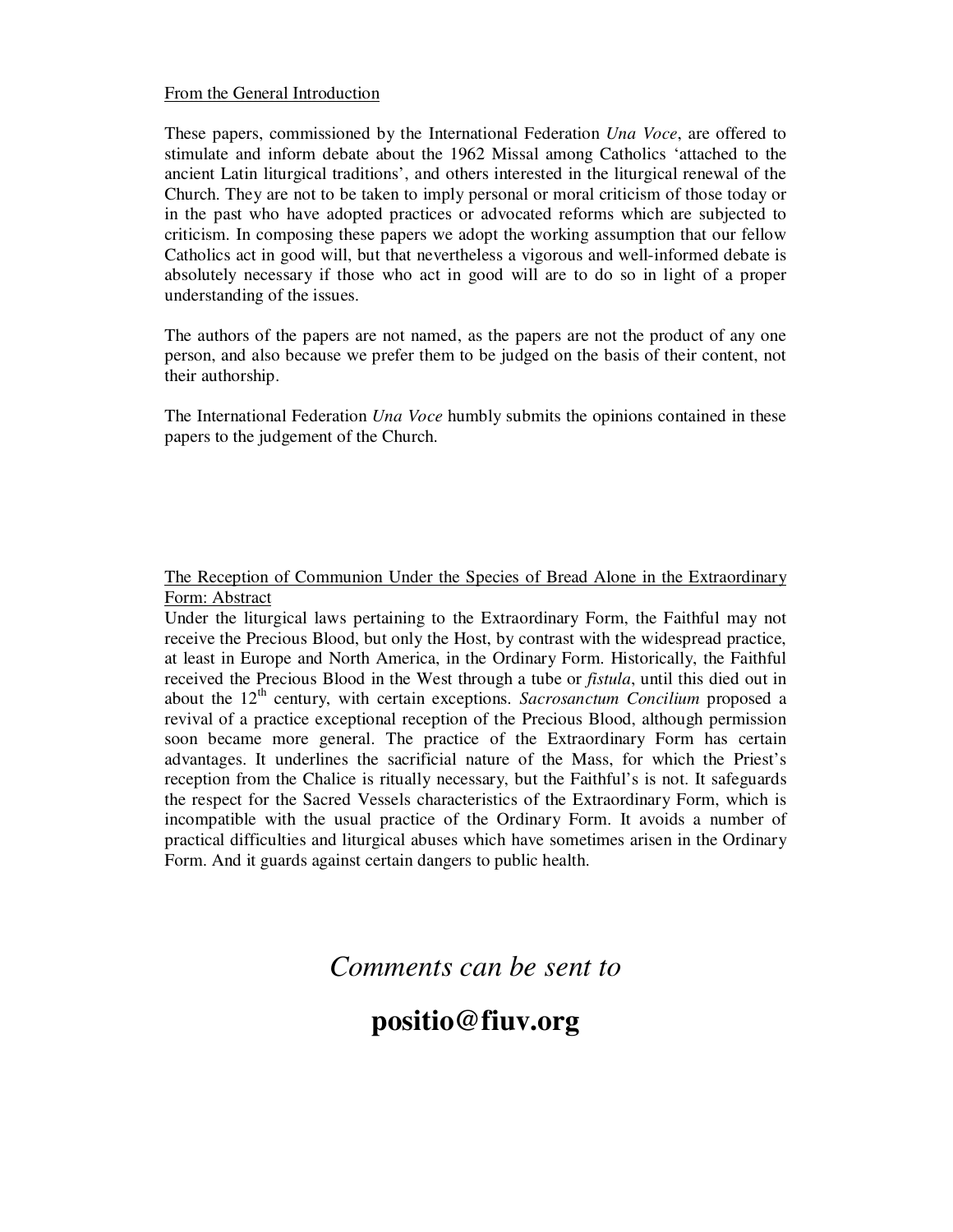FIUV Positio 17: THE RECEPTION OF COMMUNION UNDER THE SPECIES OF BREAD ALONE IN THE EXTRAORDINARY FORM

1. The reception of Holy Communion under the Species of Bread alone is a notable feature of the Extraordinary Form; this paper seeks to articulate a rationale of the current law and practice.<sup>1</sup> This will also provide a principled defence of the restrictions on receiving under both kinds in the Ordinary Form.

#### The Historical Question

 $\overline{a}$ 

2. To generalise, communion is received under both kinds, using intinction, in the Eastern Churches. In the Latin West, the method used in the earliest centuries is unknown, $2$  but from the  $7<sup>th</sup>$  century the Roman *Ordines* prescribe that some of the Precious Blood be poured into a separate chalice of unconsecrated wine; the Faithful then received using a *fistula* (tube);<sup>3</sup> later, the fistula continued to be used with the undiluted Precious Blood. In northern Europe the spread of the *fistula* seems to have replaced intinction.<sup>4</sup> Reception of the Chalice by the Faithful began to disappear in the West in the  $12<sup>th</sup>$ century; the *fistula* continued to be used on special occasions, and in certain religious communities, up to the  $14<sup>th</sup>$  century, and even later: for example, by a monarch at his coronation, and in some places by the Deacon and Subdeacon at Solemn Mass,<sup>5</sup> and by the Pope in Papal Masses up to the time of the Second Vatican Council.

 $1$ <sup>1</sup> The extension of permission for the distribution of the Chalice to the Extraordinary Form is proposed by Fr Aidan Nichols: *Looking at the Liturgy: a critical view of its contemporary form* (San Francisco: Ignatius Press, 1996) p121

 $2^{2}$  Joseph Jungmann refers to Joseph Braun, but neither are able to present useful evidence of the methods used before the 7<sup>th</sup> century. See Jungman *The Mass of the Roman Rite* (New York: Benzinger Brothers, 1955: English Edition, trans Francis Brunner C.SS.R.) Volume II p 382 and note s 58-60; Braun *Das christliche Altargeraet* (Munich: Max Hueber, 1932) (Jungmann's references) pp79 and 247 and Plate X. Figure 28 of Plate X shows a mosaic from Mount Athos depicting the Apostles receiving directly from a large Chalice at (presumably) the Last Supper, but while this may reflect contemporary practice of the clergy it cannot be extrapolated to the laity. Widespread reception from the Chalice, using some method, in the early centuries is nevertheless sufficiently established by, for example, Pope Leo the Great (d.461) remarking that avoiding the Chalice might be an indication of Manicheanism (since the Manicheans refused to drink wine). Sermo 4, *de Quadr*. (PL, 54, 279f.): '[The Manicheans], whenever they dare to attend our assemblies for the purpose of masking their infidelity, comport themselves in the communion of the Sacraments in such a way that sometimes, in order not to be unable to hide altogether, they receive the body of Christ with their unworthy mouths, yet entirely avoid drinking in the blood of our redemption. I bring this to your pious attention for this reason: so that this sort of people may both be made manifest to you on this evidence and, when their sacrilegious pretence has been detected, be driven out of the company of the Saints by the priests' authority.' ('Cumque ad tegendam infidelitatem suam nostris audeant interesse conventibus, ita in sacramentorum communione se temperant, ut interdum, ne penitus latere non possint, ore indigno Christi corpus accipiant, sanguinem autem redemptionis nostrae haurire omnino declinent. Quod ideo vestrae notum facimus sanctitati, ut vobis hujuscemodi homines et his manifestantur indiciis, et quorum deprehensa fuerit sacrilega simulatio, a sanctorum societate sacerdotali auctoritate pellantur.')

<sup>3</sup> Also called a *calamus, pugillaris,* and a variety of other names.

<sup>&</sup>lt;sup>4</sup> For example by the Council of Braga in 675 and the Council of Clermont in 1096.

<sup>5</sup> For this paragraph see Jungman *op. cit.* Volume II p382-387. Braun *op. cit.* pp. 249-265 covers the spread and usage of the *fistula* in some detail, and the terms used for it.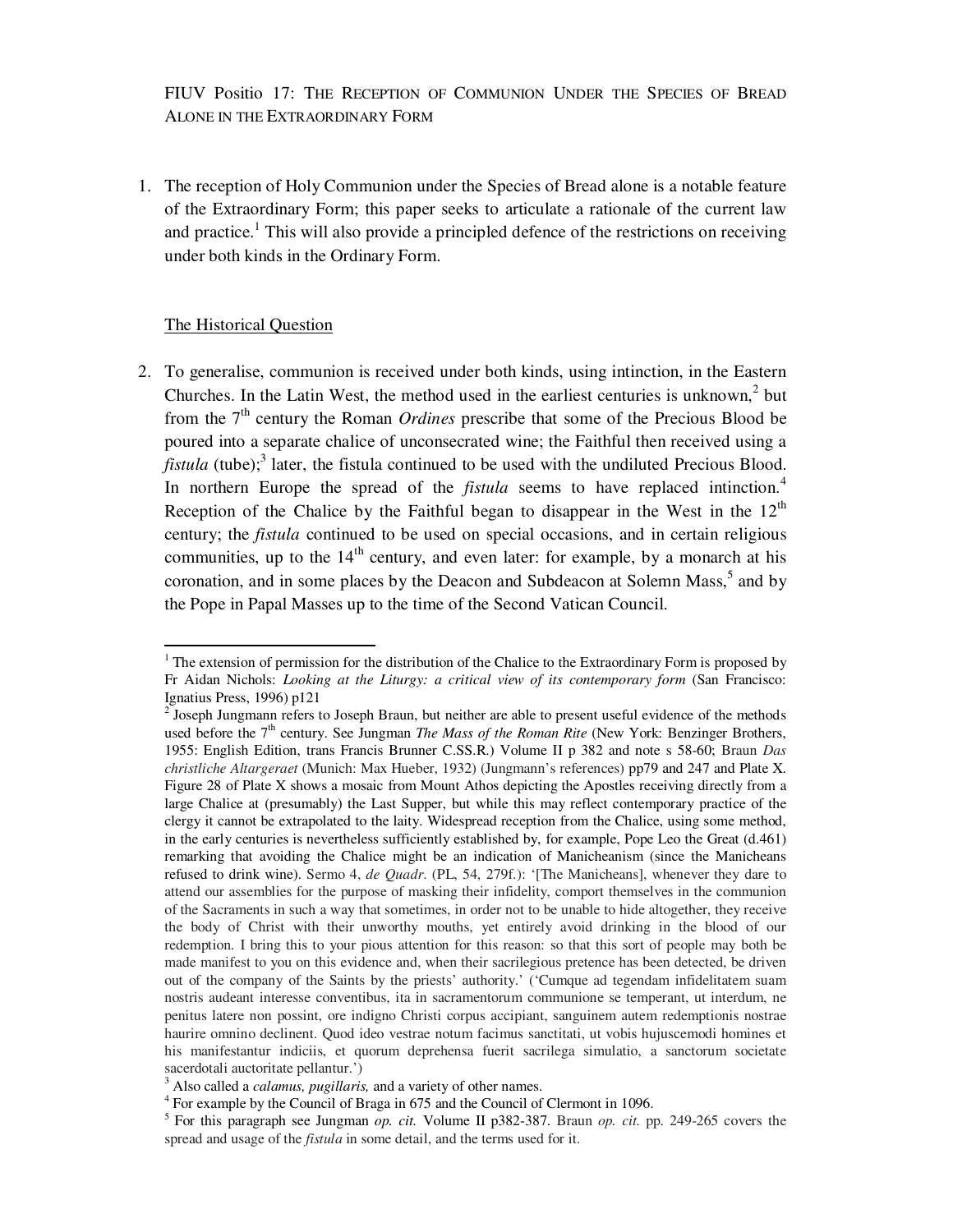- 3. The liturgical scholar Joseph Jungmann suggests that the reception of the Chalice was discontinued in the West because of 'a clearer understanding that *per concomitantiam* the entire Christ is present under both species',<sup>6</sup> along with long-standing concerns about the danger of spillage of the Precious Blood. It is natural to link this to increasing reverence for the Blessed Sacrament,<sup>7</sup> and the growing practice of reception of Holy Communion outside Mass.
- 4. Following the adoption of the reception of Communion under both kinds by Hussites, and then Lutherans and others, permission for the practice was given for certain regions, between 1433<sup>8</sup> and 1621.<sup>9</sup> The *fistula* had continued to be used in late Medieval Germany for the reception of unconsecrated *'Ablutionswein'* after Mass, and it was restored for Communion in both Lutheran and Catholic contexts,<sup>10</sup> although the *fistula* was later forbidden in Lutheran churches.<sup>11</sup>
- 5. The Hussite 'Utraquists' claimed that Our Lord commanded reception under both kinds, $^{12}$  that this was necessary for salvation, that Our Lord is not present entire under each Form, and that the Church lacked good reasons for reception under one kind only. These claims were condemned infallibly by the Council of Trent.<sup>13</sup>

<sup>6</sup> Jungmann *op. cit.* p385

 $<sup>7</sup>$  This was also manifested in lengthening Eucharistic fasts and the growing infrequency of Communion:</sup> see Positio 9: *The Eucharistic Fast*, §§2-3

<sup>&</sup>lt;sup>8</sup> First by the Council of Basle in 1433. The Council of Trent left it to the Pope to regulate the matter (Session XXII Ch XI); Pope Pius IV did so in a *Breve* of  $29<sup>th</sup>$  July 1564.

<sup>&</sup>lt;sup>9</sup> Permission was withdrawn for Bavaria in 1571, for Austria in 1584, and for Bohemia, and in general, in 1621: see Jungmann *op. cit.* Vol II p286. The possibility of a similar dispensation for former Anglicans, in case of a large-scale reconciliation, was again raised in the 1630s, but the project came to nothing.

<sup>&</sup>lt;sup>10</sup> Braun *op. cit.* p257: 'the decree issued by the Salzburg Provincial Synod of 1564 on lay reception of the Chalice, after the Pope had granted such reception under certain limited conditions, explicitly specifies that the Sacred Blood must be received [literally: 'enjoyed'] through a "small straw".'

*Ibid.* p258: 'At the Lutheran Eucharist, the straw was used well into the 18<sup>th</sup> Century. While Reformed theologians and synods fought the practice, Lutherans on the whole defended it for practical reasons as well as for reasons of decorum. In Altona in 1705 an edict of the Danish King Fredric ended the use of straws, in Brandenburg Royal Prussian decrees fordade them a short time later.'

<sup>&</sup>lt;sup>12</sup> The Utraquists' proof texts included: 'Bibite ex hoc omnes' ('Drink ye all of this.' Mat 26:27, and parallels) 'Nisi manducaveritis carnem Filii hominis, et biberitis ejus sanguinem, non habebitis vitam in vobis.' ('except you eat the flesh of the Son of man and drink his blood, you shall not have life in you.' John 6:54; and the Bread of Life Discourse in general). The Council of Trent comments (Session XXI, Chapter I): 'He who said: Except you eat the flesh of the Son of Man and drink his blood, you shall not have life in you (v. 54), also said: He that eateth this bread shall live for ever (v. 59); and He who said: He that eateth my flesh and drinketh my blood hath everlasting life (v. 55), also said: The bread that I will give is my flesh for the life of the world (v. 52); and, in fine, He who said: He that eateth my flesh and drinketh my blood, abideth in me and I in him (v. 57), said, nevertheless: He that eateth this bread shall live for ever (v. 59.)'

<sup>&</sup>lt;sup>13</sup> The Council of Trent, Session XIII (1551), Canon III. 'If any one denieth, that, in the venerable sacrament of the Eucharist, the whole Christ is contained under each species, and under every part of each species, when separated; let him be anathema.' Session XXI (1562): Canon I. 'If any one saith, that, by the precept of God, or, by necessity of salvation, all and each of the faithful of Christ ought to receive both species of the most holy sacrament not consecrating; let him be anathema.' Canon II. 'If any one saith, that the holy Catholic Church was not induced, by just causes and reasons, to communicate, under the species of bread only, laymen, and also clerics when not consecrating; let him be anathema.' Canon III. 'If any one denieth, that Christ whole and entire, the fountain and author of all graces, is received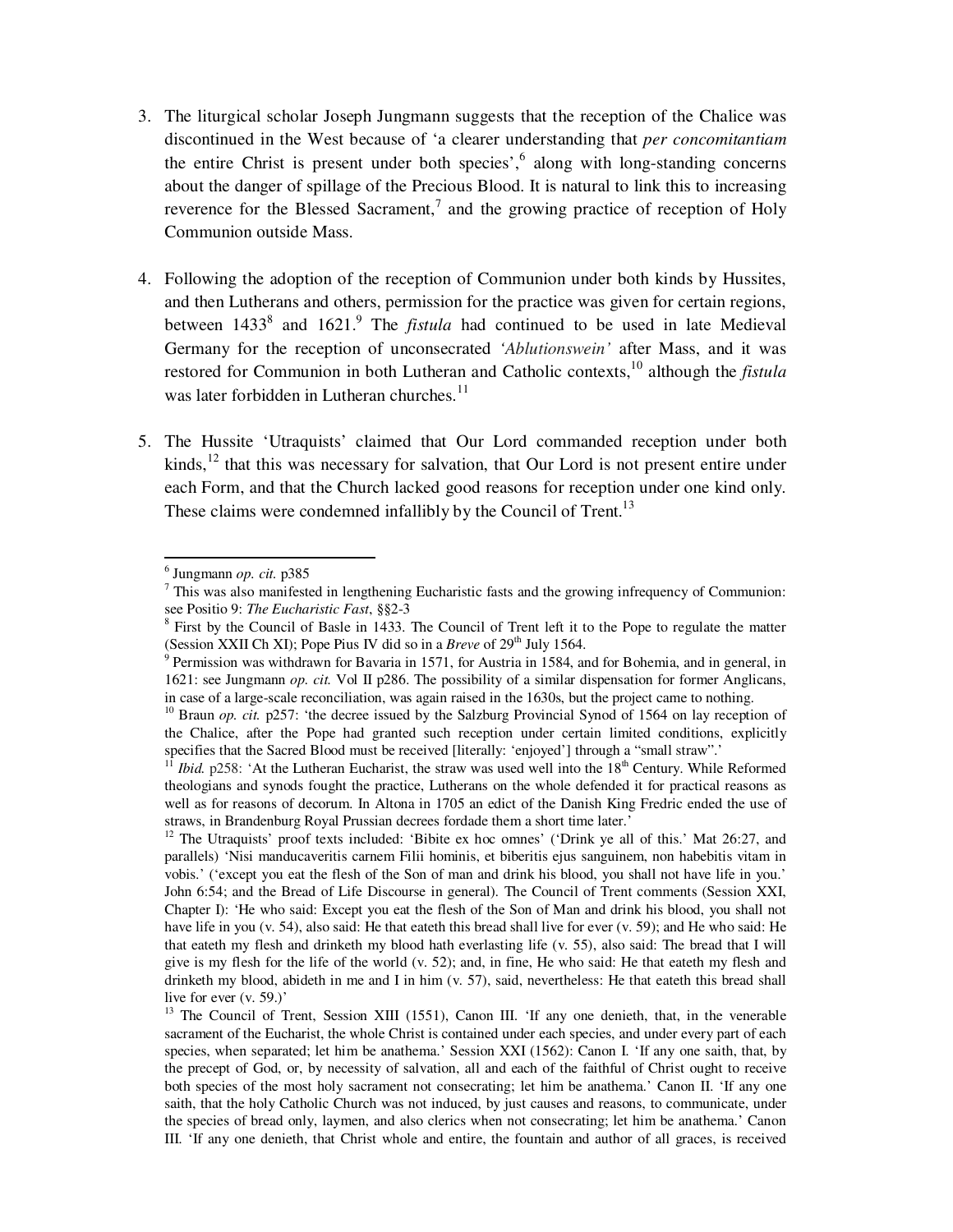6. The question of the Chalice was raised in the Second Vatican Council's Constitution on the Liturgy, *Sacrosanctum Concilium* 55:

> The dogmatic principles which were laid down by the Council of Trent remaining intact, communion under both kinds may be granted when the bishops think fit, not only to clerics and religious, but also to the laity, in cases to be determined by the Apostolic See, as, for instance, to the newly ordained in the Mass of their sacred ordination, to the newly professed in the Mass of their religious profession, and to the newly baptized in the Mass which follows their baptism.<sup>14</sup>

7. The Instruction *Sacramentali Communione* (1970) stated that, with the permission of the Holy See,

> Ordinaries may designate the particular instances, but on condition that they grant permission not indiscriminately but for clearly defined celebrations and that they point out matters for caution. They are also to exclude occasions when there will be a large number of communicants. The groups receiving this permission must also be specific, well ordered, and homogeneous.

- 8. The Instruction warns of the dangers of 'misunderstanding', and of profanation. The former was to be guarded against by 'the necessary catechesis' (§5); the latter (§6) by: its being done with dignity, devotion, propriety, and the avoidance of the danger of irreverence.
- 9. These general principles were reiterated in further Instructions, *Inaestimabile donum*  (1980)<sup>15</sup> and *Redemptionis Sacramentum* (2004).<sup>16</sup> In 1984, however, the Congregation

under the one species of bread; because that, as some falsely assert, He is not received, according to the institution of Christ himself, under both species; let him be anathema.'

<sup>14</sup> Decree of the Second Vatican Council on the Liturgy, *Sacrosanctum Concilium* 55: 'Communio sub utraque specie, firmis principiis dogmaticis a Concilio Tridentino statutis, in casibus ab Apostolica Sede definiendis, tum clericis et religiosis, tum laicis concedi potest, de iudicio Episcoporum, veluti ordinatis in Missa sacrae suae ordinationis, professis in Missa religiosae suae professionis, neophytis in Missa quae Baptismum subsequitur.'

<sup>&</sup>lt;sup>15</sup> The Congregation for Divine Worship, Instruction *Inaestimabile donum* (1980) 12: 'Episcopal conferences and ordinaries also are not to go beyond what is laid down in the present discipline: the granting of permission for Communion under both kinds is not to be indiscriminate, and the celebrations in question are to be specified precisely; the groups that use this faculty are to be clearly defined, well disciplined, and homogeneous.'

<sup>&</sup>lt;sup>16</sup> The Congregation for Divine Worship, Instruction *Redemptionis Sacramentum* (2004) 101: 'In order for Holy Communion under both kinds to be administered to the lay members of Christ's faithful, due consideration should be given to the circumstances, as judged first of all by the diocesan Bishop.' ('Ut christifidelibus laicis sacra Communio sub utraque specie ministretur, congruenter aestimanda erunt adiuncta, de quibus iudicent praeprimis Episcopi dioecesani.') 102: 'The chalice should not be ministered to lay members of Christ's faithful where there is such a large number of communicants that it is difficult to gauge the amount of wine for the Eucharist and there is a danger that "more than a reasonable quantity of the Blood of Christ remain to be consumed at the end of the celebration".' ('Ne ministretur calix christifidelibus laicis ubi tantus adsit communicandorum numerus, ut difficile evadat quantitatem vini ad Eucharistiam aestimare, et periculum exstet, ut «copia Sanguinis Christi plus aequo remaneat in fine celebrationis sumenda»') The internal quotation is from *the General Instruction of the Roman Missal* n285 a.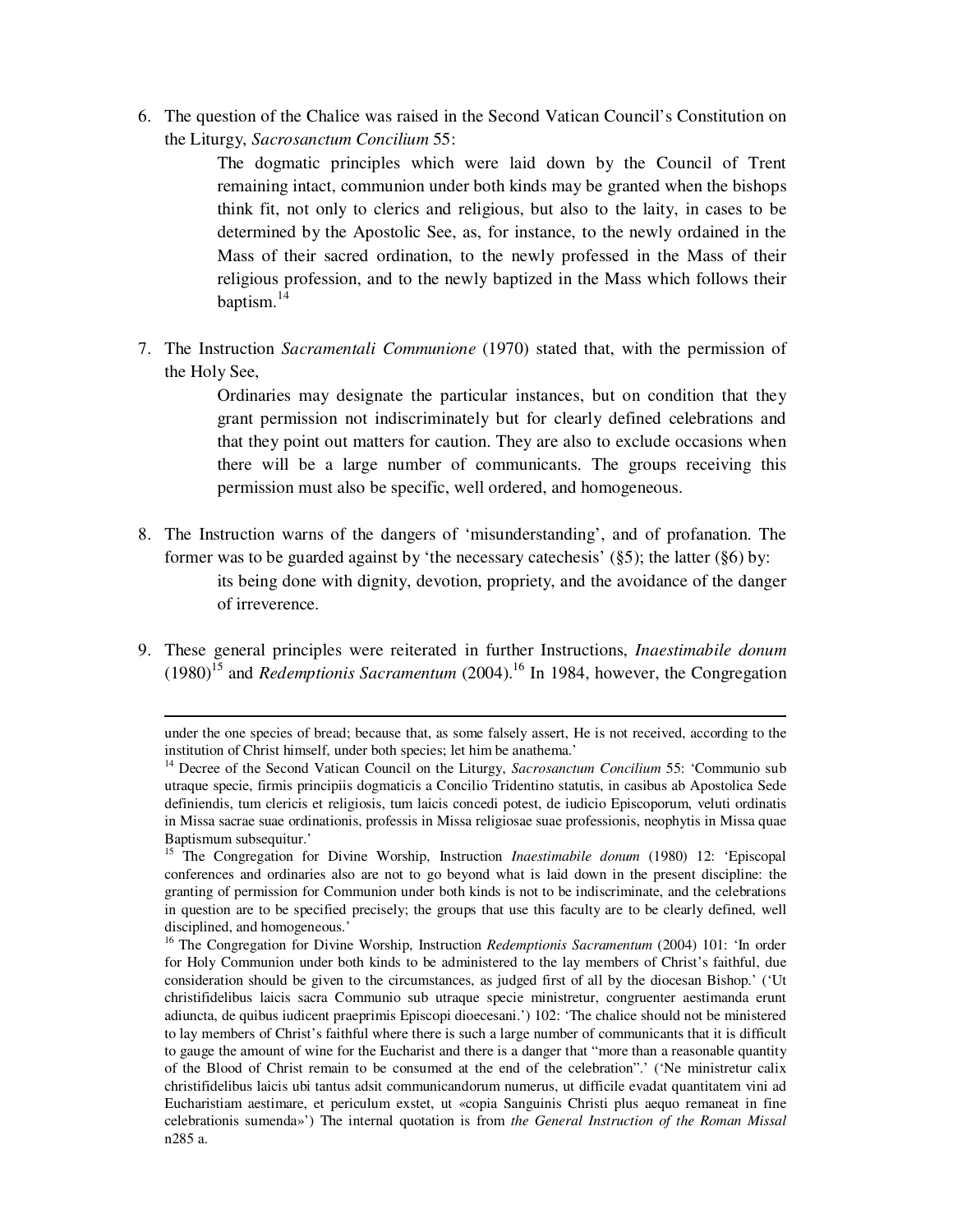for Divine Worship allowed the Bishops of the United States to extend permission for the use of the Chalice by the Faithful to Sundays and Holydays,  $17$  and this practice is now very widespread in Europe and North America.

10. As clarified by the Instruction *Universae Ecclesiae*, <sup>18</sup> practice at the Extraordinary Form is governed by the liturgical law in use in 1962: the Chalice is received only by the celebrant.

#### The Value of the 1962 Discipline

- 11. A number of related issues must be noted before the situation can be assessed.
- 12. First, the current practice of the Ordinary Form cannot with precision be regarded as the restoration of the ancient practice. The historic methods of intinction, and the use of a *fistula*, which avoid the need for the Chalice to be handled by the Communicant, though permitted today in the Ordinary Form, are almost unknown.<sup>19</sup> The modern method conforms more closely to the practice of Protestant groups, $^{20}$  and indeed the ecumenical aspect of the new practice has often been noted. $21$
- 13. Again, the reception of the Chalice in the Early Middle Ages, and indeed amongst the Hussites and early Protestants, $^{22}$  took place in the context of the infrequent reception of Communion, which lessened its consequences either for reverence or hygiene.

<sup>&</sup>lt;sup>17</sup> Protocol CD 1297/78. This followed widespread use of the Chalice beyond the guidelines given by earlier documents.

<sup>&</sup>lt;sup>18</sup> Pontifical Commission *Ecclesia Dei*, Instruction *Universae Ecclesiae* (2011) 28: 'Furthermore, since it is of course dealt with by special law, in respect of its own subject matter, the Apostolic Letter *Summorum Pontificum* derogates from all liturgical laws that belong to the sacred rites, promulgated from the year 1962 onwards, and not coinciding with the rubrics of the liturgical books of the year 1962.' ('Praeterea, cum sane de lege speciali agitur, quoad materiam propriam, Litterae Apostolicae Summorum Pontificum derogant omnibus legibus liturgicis, sacrorum rituum propriis, exinde ab anno 1962 promulgatis, et cum rubricis librorum liturgicorum anni 1962 non congruentibus.')

<sup>&</sup>lt;sup>19</sup> See *Redemptionis Sacramentum* 103: 'The norms of the Roman Missal admit the principle that in cases where Communion is administered under both kinds, "the Blood of the Lord may be received either by drinking from the chalice directly, or by intinction, or by means of a tube or a spoon". As regards the administering of Communion to lay members of Christ's faithful, the Bishops may exclude Communion with the tube or the spoon where this is not the local custom, though the option of administering Communion by intinction always remains.' ('Normae Missalis Romani admittunt principium quo, in casibus ubi Communio sub utraque specie ministretur, «sanguis Domini sumi potest vel ex ipso calice directe bibendo, vel per intinctionem, vel cum calamo, vel cum cochleari». Quoad Communionis christifidelibus laicis ministrationem, Episcopi Communionem cum calamo vel cum cochleari excludi possunt, ubi usus loci non sit, manente tamen semper optione Communionis per intinctionem ministrandae.') The internal quotation is the *General Instruction of the Roman Missal* 245.

 $20$  It is worth noting that among Anglicans the general practice is for the Eucharistic Minister to hold onto the Chalice and tilt it to allow the Communicant to receive; the Communicant does not touch the Chalice with his hands, but only with his lips. This practice, which is compatible with existing liturgical law, has been carried over into the Ordinariate of Our Lady of Walsingham.

<sup>21</sup> There is a parallel here with the reception of the Host in the hand: see Positio 3*: The Manner of Receiving Communion.* 

 $22$  Frequent Communion is an exception throughout the history of Protestantism, generally attributable to  $(20<sup>th</sup>$  century) Catholic influence. It is worth noting also that, at least in England and Wales, Anglican congregations are significantly smaller than Catholic ones (because of the larger number of Anglican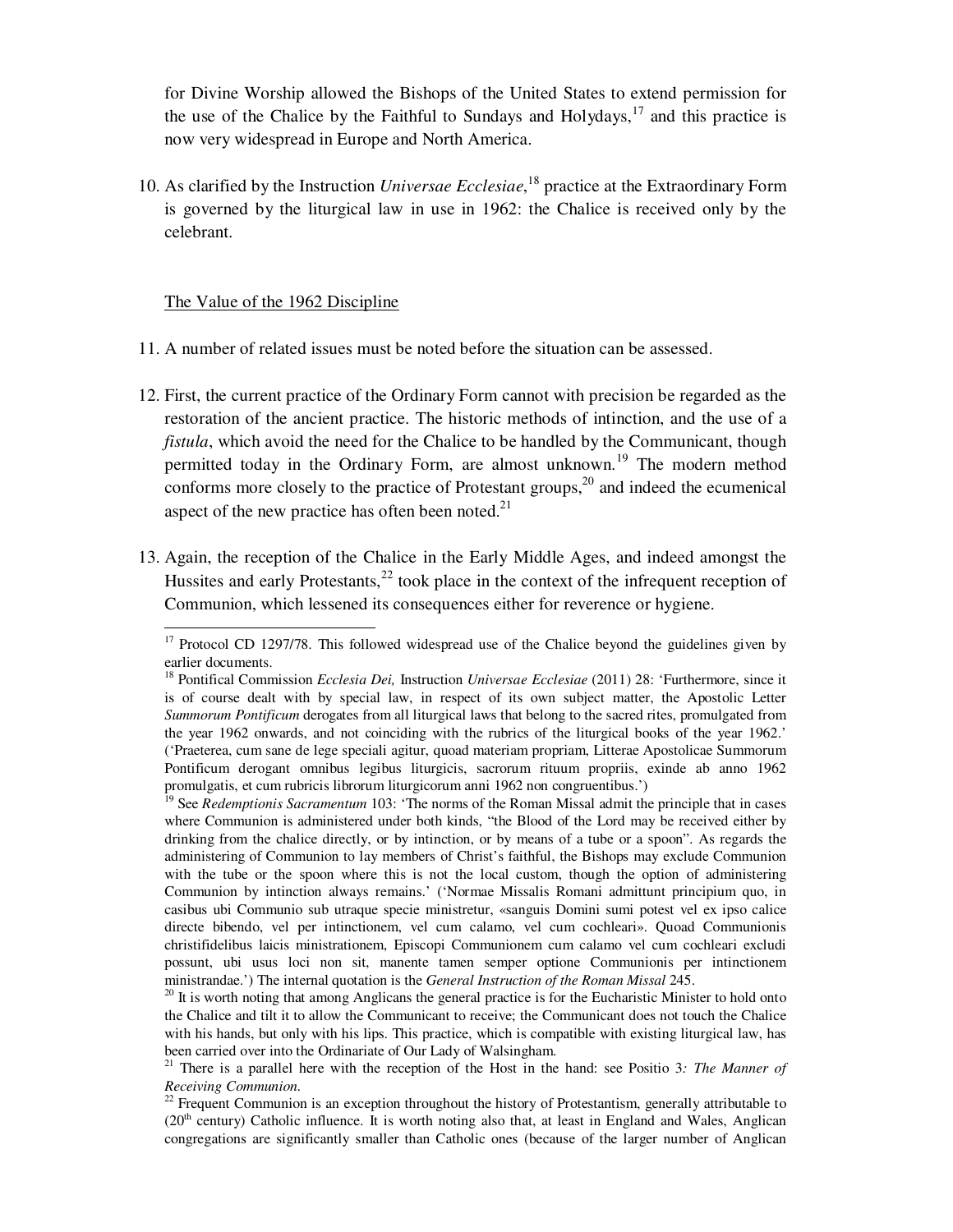- 14. Finally, the modern practice in the Ordinary Form takes place in the context of the almost universal practice of Communion in the Hand, and the very widespread use of Extraordinary Ministers of Holy Communion. The former militates against the use of intinction; $2<sup>3</sup>$  the distribution of the Chalice to large congregations serves in turn as a putative justification for the use of Extraordinary Ministers.<sup>24</sup>
- 15. A casual attitude towards the reception of Holy Communion has been lamented by Blessed Pope John Paul II and by Pope Benedict  $XVI<sup>25</sup>$  The exclusion of the Faithful from the Chalice reinforces an attitude of reverence for the Blessed Sacrament in two immediate ways: by reducing the danger of spillage of the Precious Blood, and by avoiding the necessity of Communicants taking the Chalice into their own hands. The reverence due to the Sacred Vessels is considered in more detail in Appendix A.
- 16. Less directly, the practice of the Extraordinary Form avoids a host of practical difficulties, and the possibility of a series of liturgical abuses, to which the distribution of the Chalice in the Ordinary Form has sometimes given rise, under modern conditions, and which have had to be dealt with by the Congregation for Divine Worship.<sup>26</sup>

places of worship), making the typical Eucharistic service a more intimate affair, as well as usually a less frequent one.

 $23$  Michael Davies quotes Fr Tom Maher, writing in 1979 at the height of the controversy over the introduction of the practice of reception under both kinds in the United States, where Fr Maher was Executive Director of Cardinal Bernadin's 'Liturgy Office': 'It might be mentioned that we do not recommend receiving the bread and wine by intinction, that is by dipping the bread into the wine. Such a practice minimizes the sign of eating and drinking and, furthermore, would inhibit people from receiving Communion in the hand.' Michael Davies *Communion Under Both Kinds* (Long Prairie: The Neumann Press, revised edition 1989) p28.

<sup>&</sup>lt;sup>24</sup> The standard advice of Bishops' Conferences is that two ministers be provided for the Chalice for every minister provided for the Host. This makes the distribution of Holy Communion under Both Kinds exclusively by priests and deacons, unlikely. On the other hand, the use of Extraordinary Ministers of Holy Communion is very restricted under liturgical law, and it seems a paradox to claim that they are justified by the length of time the Communion of the Faithful would otherwise take, if it would only take an excessively long time because the Chalice is being offered, in the context of the general rule that the Chalice should not be offered to large congregations.

<sup>25</sup> See Positio 3: *The Manner of the Reception of Communion*; Positio 10: *The Eucharistic Fast*. See Blessed Pope John Paul II in *Dominicae Cenae* (1980): 'Sometimes, indeed quite frequently, everybody participating in the Eucharistic assembly goes to Communion; and on some such occasions, as experienced pastors confirm, there has not been due care to approach the sacrament of Penance so as to purify one's conscience.' ('Interdum scilicet, immo compluribus in casibus, cuncti eucharisticae celebrationis participes ad communionem accedunt, tametsi nonnumquam - ut comprobant periti rerum pastores - habita non est debita cura, ut prius Paenitentiae Sacramentum reciperent propriam ad conscientiam mundandam.') Pope Benedict XVI Post-Synodal Exhortation *Sacramentum Caritatis* (2007) 55: 'Clearly, full participation in the Eucharist takes place when the faithful approach the altar in person to receive communion. Yet true as this is, care must be taken lest they conclude that the mere fact of their being present in church during the liturgy gives them a right or even an obligation to approach the table of the Eucharist.' ('Sine dubio plena participatio Eucharistiae habetur cum quis accedit etiam personaliter ad altare Communionis recipiendae gratia.(169) Attamen cavendum est ne haec iusta affirmatio forsitan introducat inter fideles quendam automatismum, quasi quispiam ob solam praesentiam in ecclesia, liturgiae tempore, ius habeat, vel forsitan etiam officium, ad Mensam eucharisticam accedendi.')

<sup>26</sup> The Instruction *Redemptionis Sacramentum* responds to problems associated with the distribution of the Precious Blood to the Faithful with clarifications, permissions, and prohibitions, as follows. First, '[o]nly out of true necessity is there to be recourse to the assistance of extraordinary ministers in the celebration of the Liturgy.' ('Solummodo ex vera necessitate recurrendum erit ad auxilium ministrorum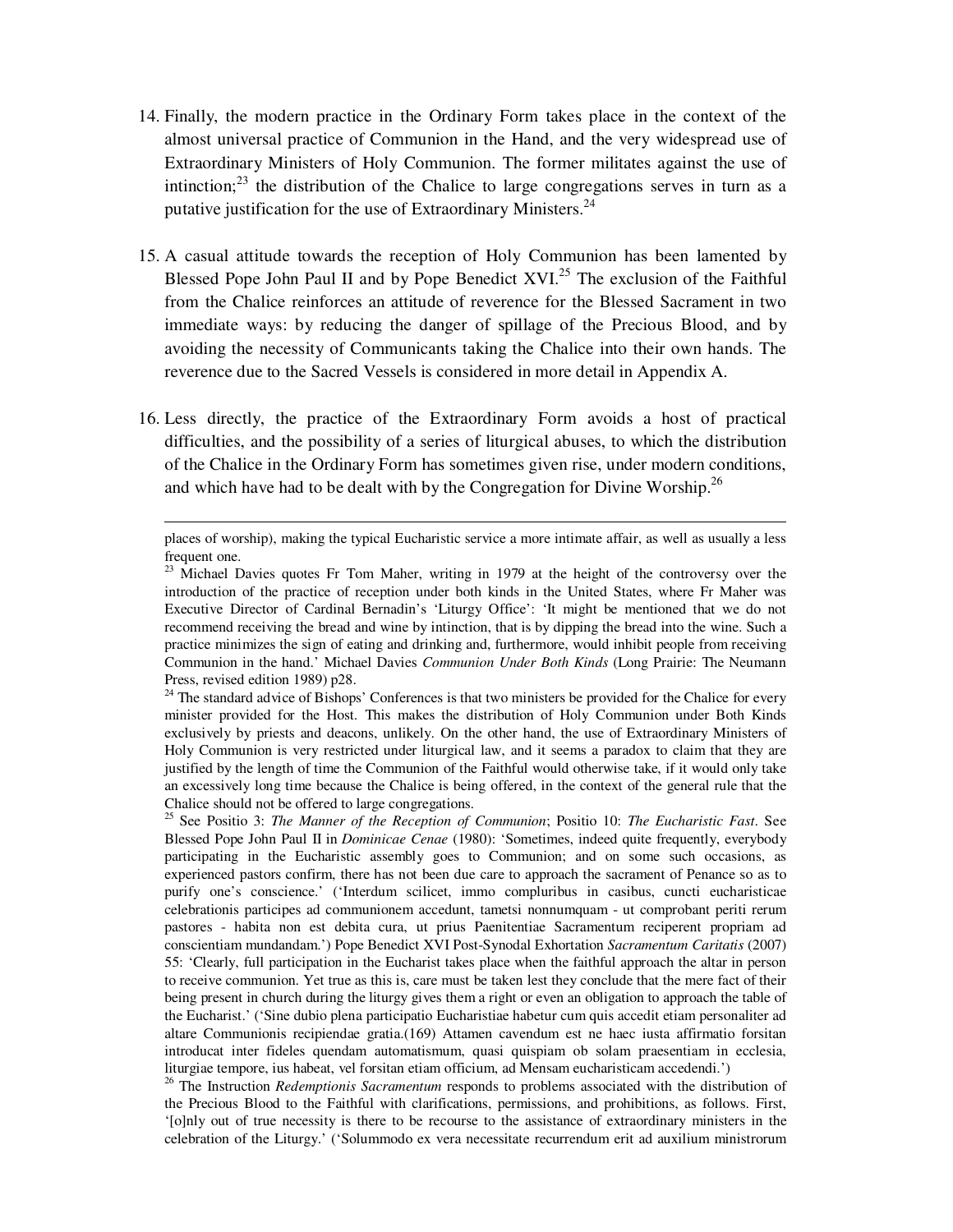- 17. Furthermore, by creating a contrast between the Priest's reception under both kinds, and the Faithful's reception of the Host alone, the sacrificial nature of the Mass is illustrated and emphasised. The double consecration of bread and wine, symbolising the separation of Our Lord's body from the blood shed in His Passion, and also the reception by the celebrant of the Precious Blood as well as the Host, is necessary to the completion of the Eucharistic Sacrifice, considered in its ritual aspect. The Communion of the Faithful is an additional aspect of the rite, which adds nothing to the validity of the sacrifice, offered by both priest and Faithful, and can be done completely by the Faithful's reception of the Host alone.
- 18. The two-fold nature of the Mass, as Sacrifice and Sacrament, is a commonplace of traditional cate chesis and spirituality;<sup>27</sup> the clear distinction between them is designed to do justice to each. As Joseph, Cardinal Ratzinger observed, this aspect of the Extraordinary Form is a useful antidote to a one-sided emphasis on the Mass as a shared meal $^{28}$
- 19. A final issue is one of hygiene. This caused particular concern in the context of the world-wide 'Swine Flu' (H1N1) epidemic of 2009, when many dioceses prohibited the reception of the Chalice by the Faithful. This will be discussed in more detail in Appendix B.

extraordinariorum in Liturgiae celebratione.') (151). Second, as noted above, the distribution of the Chalice where the large numbers of potential Communicants make it difficult to estimate the quantity of wine which should be consecrated (102). Third, the related problem of a large quantity of the Precious Blood being consecrated leads the Instruction to condemn the practice of pouring it from one container into another after consecration (106). Fourth, the possibility that a large quantity of the Precious Blood will be left over after the Communion of the Faithful requires the seriousness of the abuse (leading to *latae sententiae* excommunication) of casting away the Sacred Species, to be reiterated (107); the same paragraph reminds readers, fifth, that the Precious Blood left over must be consumed by a priest, and not an Extraordinary Minister of Holy Communion. Sixth, self-intinction is condemned, as is, seventh, intinction using non-consecrated bread (104). Eighth, intinction also requires the use of hosts of appropriate dimensions (103). Ninth, and finally, the distribution of the Chalice is forbidden not only when there is a risk of profanation, but 'where a notable part of the people continues to prefer not to approach the chalice for various reasons, so that the sign of unity would in some sense be negated.' (102) ('ubi pars notabilis populi ad calicem variis ex causis perseveranter nolit accedere, ablato igitur quodammodo signo unitatis.')

<sup>27</sup> For example, the *Balitimore Catechism* (Q872): 'The Holy Eucharist is a Sacrament when we receive it in Holy Communion and when it remains in the Tabernacle of the Altar. It is a sacrifice when it is offered up at Mass by the separate Consecration of the bread and wine, which signifies the separation of Our Lord's blood from His body when He died on the Cross.' *A Catechism of Christian Doctrine Prepared and Enjoined by order of the Third Plenary Council of Baltimore* No.3 (London: Baronius Press, 2006) (reprinted from the 1921 edition) p164

<sup>28</sup> Pope Benedict XVI (Joseph, Cardinal Ratzinger) 'The Theology of the Liturgy' in *Looking Again at the Question of the Liturgy with Cardinal Ratzinger: proceedings of the July 2001 Fontgombault Conference* ed. Alcuin Reid, pp18-31, p20: 'A sizable party of catholic liturgists seems to have practically arrived at the conclusion that Luther, rather than Trent, was substantially right in the sixteenth century debate; one can detect much the same position in the post conciliar discussions on the Priesthood. ... It is only against this background of the effective denial of the authority of Trent, that the bitterness of the struggle against allowing the celebration of Mass according to the 1962 Missal, after the liturgical reform, can be understood. The possibility of so celebrating constitutes the strongest, and thus (for them) the most intolerable contradiction of the opinion of those who believe that the faith in the Eucharist formulated by Trent has lost its value.'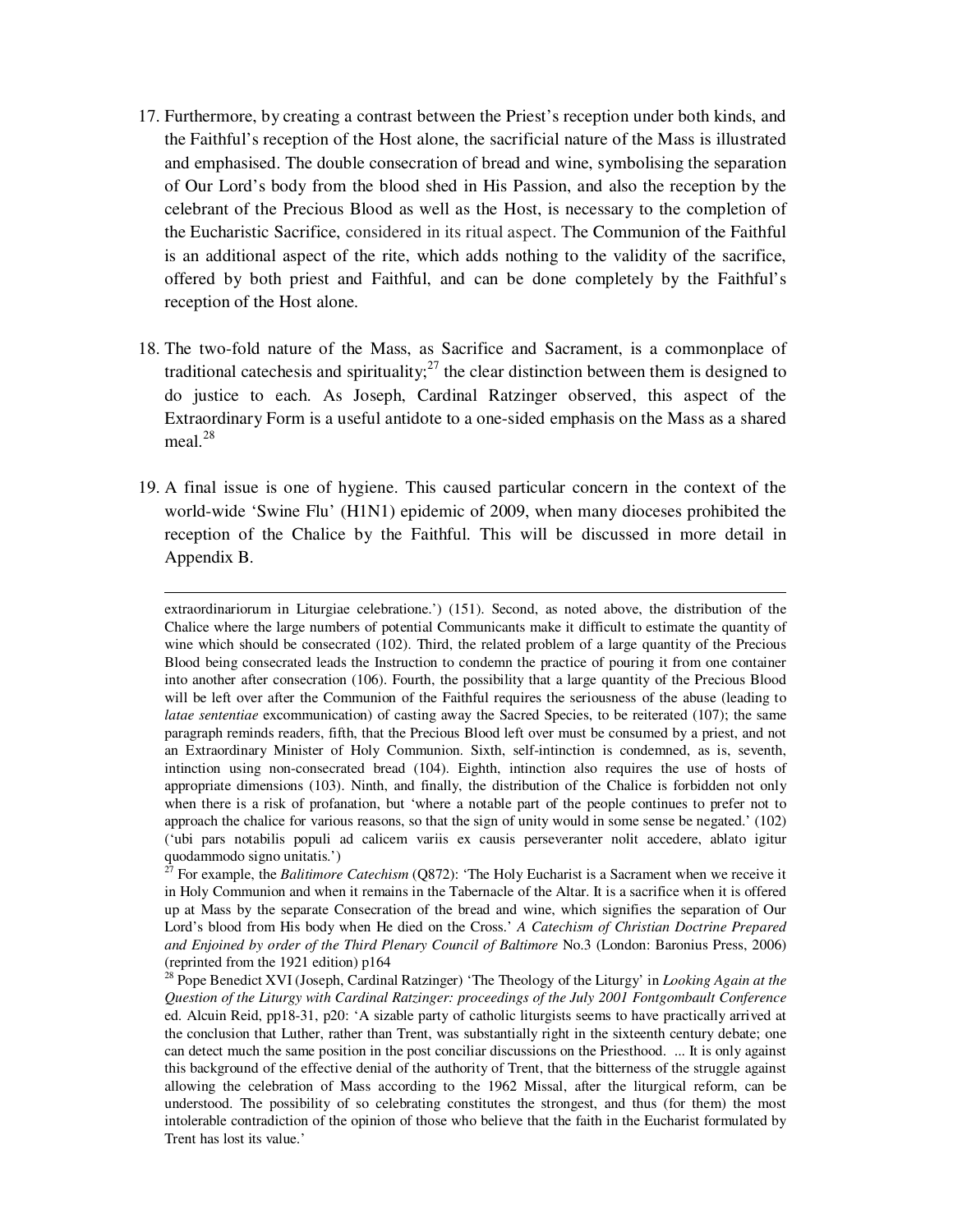#### Conclusion

- 20. *Sacrosanctum Concilium* proposed a revival and extension of the late Medieval tradition, which survived into modern times, of certain persons receiving from the Chalice on a very occasional basis, such as a monarch at his coronation. In the Medieval context we read of such concessions being for the 'augmenting of grace':  $29$  given the teaching of Trent, this must be understood not as sacramental grace, but as the stimulation of a special devotion.
- 21. This devotion was stimulated in part because of the symbolism of the Chalice, and in part because it was a special privilege; it was only the exceptional reception of the Chalice by non-clerics which was envisaged by *Sacrosanctum Concilium*. Were it to be extended to the Extraordinary Form today, however, the sense of privilege could not be generated, because of the spread of the practice in the Ordinary Form to the point of routine. On the other hand, a heightened devotion in receiving Holy Communion may be stimulated by the distinctive manner of reception employed in the Extraordinary Form: kneeling, on the tongue, with a Communion Plate, and invariably from a priest or (exceptionally) a deacon.
- 22. The introduction into the Extraordinary Form of the distribution of the Chalice to the Faithful would create both a practical and theological dissonance in this Form of the Roman Rite.<sup>30</sup> Practically, it would be difficult to undertake without the use of Extraordinary Ministers of Holy Communion, and would introduce an unavoidable risk of spillage which would contrast with the careful precautions, in the Extraordinary Form, taken to avoid the loss of the smallest fragment of the consecrated Host. Theologically, it would be at odds with the general emphasis on the reverence due to the Blessed Sacrament and to the Sacred Vessels, and to the emphasis placed on the sacrificial nature of the Mass. The features of the Extraordinary Form at odds with the distribution of the Chalice are, in fact, some of those of most value as a witness to the Church as a whole, to the Real Presence of Our Lord in the Blessed Sacrament.

<sup>29</sup> De Lugo (*Disputationes*, 1869, Vol IV pp39ff), refers to the permission granted by Pope Clement VI to the King of France to receive the Chalice 'ad maius gratiae augmentum'. Quoted, with other similar references, by Charles Harris 'The Communion of the Sick, Viaticum, and Reservation' in W.K. Lowther Clarke and Charles Harris: *Liturgy and Worship: A companion to the Prayer Books of the Anglican Communion* (London: Society for Promoting Christian Knowledge, 1932), pp541-615, p614.

<sup>30</sup> See the Instruction *Il Padre*, *incomprensibile* (1996) 53*,* addressed to the Oriental Churches, on the importance of maintaining the manner of receiving Holy Communion traditional to those Churches: 'Even if this excludes enhancing the value of other criteria, also legitimate, and implies renouncing some convenience, a change of the traditional usage risks incurring a non-organic intrusion with respect to the spiritual framework to which it refers.'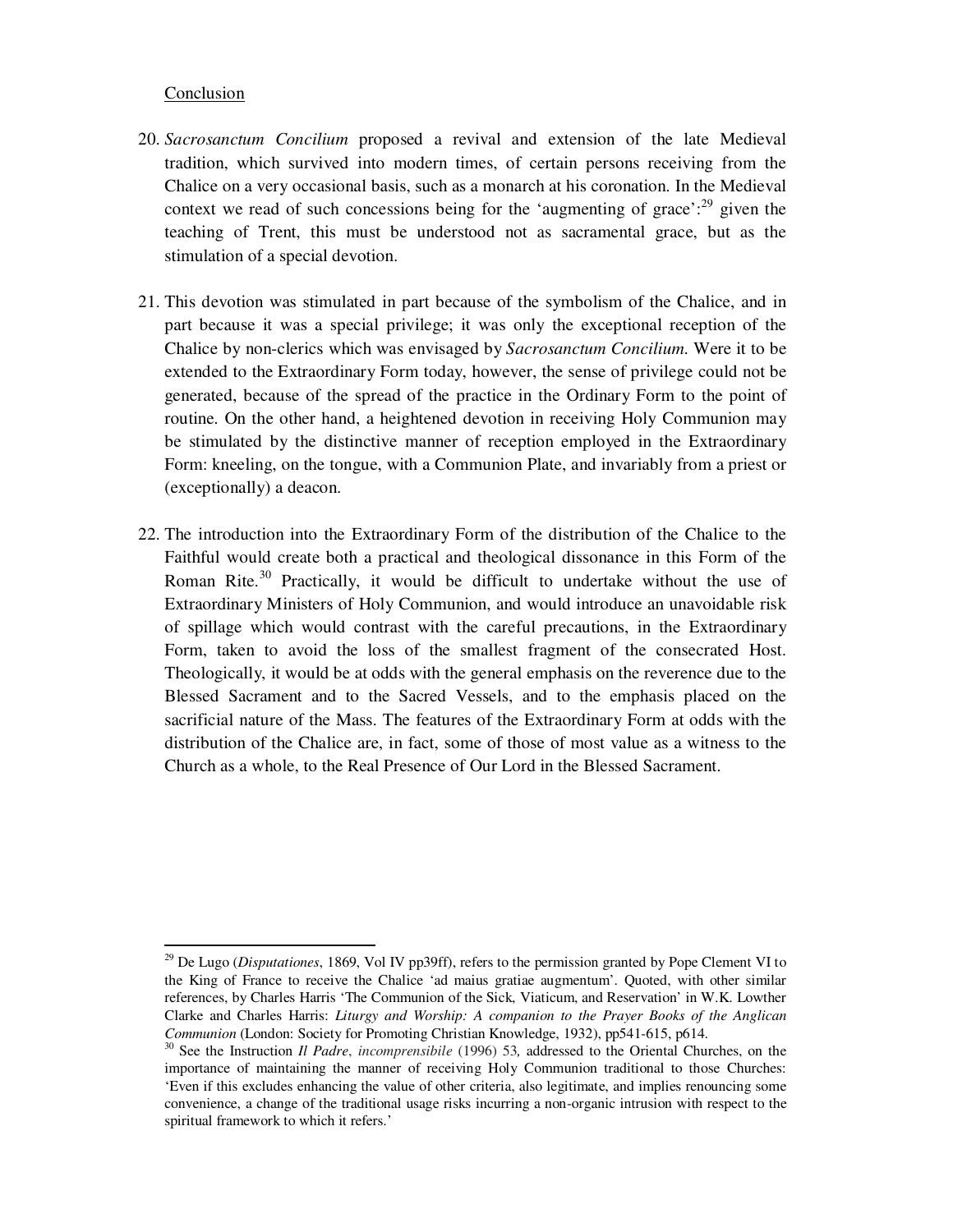#### Appendix A: The Reverence due to the Sacred Vessels

It is no exaggeration to say that the attitude of Catholics to the Chalice, Ciborium, and Paten, and to the Purificator, has undergone a revolution since 1962, a revolution manifested both in practice and in liturgical law. The practice of Communion under both Kinds is not the only factor in this revolution, but it is a sufficient one. The way that the Chalice is distributed in the Ordinary Form is simply incompatible with the traditional norms for the treatment of the Sacred Vessels.

These norms reflected a tradition already witnessed by St Gregory Nazianzen (d. 389/390): he took it for granted that the Sacred Vessels should not be touched by the laity. $31$  The Roman Catechism explains:

To safeguard in every possible way the dignity of so august a sacrament, not only is the power of its administration entrusted exclusively to priests, but the Church has also prohibited by law any but consecrated persons, unless some case of great necessity intervene, to dare handle or touch the sacred vessels, the linen, or other instruments necessary to its completion.<sup>32</sup>

The prohibition on non-clerics touching the Sacred Vessels entered the *Codex Juris Canonici* through Gratian's *Decretals* (compiled in the 12<sup>th</sup> century), which cites a false decretal of Pope Soter (d. 174);<sup>33</sup> similarly, the *Liber Pontificalis* (c. 500) records that Pope Sixtus I (d. c.124) laid down that only sacred ministers should touch the Sacred Vessels.

This is reiterated by the 1917 Code of Canon Law (1306.1):

Care should be taken lest a chalice, paten, or, before cleansing, purificators, palls, and corporals that were used in the sacrifice of the Mass are touched by any other than by clerics or those who have custody of these things.

The careful enforcement of this attitude was characteristic of pre-Conciliar liturgical formation.<sup>34</sup> Its effect on the piety of the Faithful was pervasive, and the cultural aspects of this are underlined by the novelist Martin Mosebach.<sup>35</sup> It created a powerful sense of

<sup>&</sup>lt;sup>31</sup> St Gregory Nazianzen wrote (translated literally): 'What liturgical vessels, even though not-to-betouched ("άψ αυστα) by the many, did I give over to the hands of the lawless?' From the context he is reproaching the Arians for inciting tumults in the churches of the orthodox, during which even women of the lowest stamp made sport of sacred things. (*Oration* 33.3 (NPNF 2nd ser. 7.329); PG 36.217B).

<sup>&</sup>lt;sup>32</sup> *Catechism of the Council of Trent (trans John A. McHugh O.P. and Charles J. Callan O.P., 1923)* reprinted by Roman Catholic Books, p. 254.

<sup>&</sup>lt;sup>33</sup> Which is to say, a canon law text falsely attributed to Pope Soter.

<sup>34</sup> Fr William O'Brien *A Handbook for the Sacristan: a detailed guide to prepare for liturgical functions*  (Imprimatur 1932; reprinted by Veritas Press, Santa Monica CA) p12: 'The chalice and paten may not be handled by lay people or by one not in Major Orders. Permission may, however, be granted to those who have charge of such things to handle and prepare them.'

<sup>35</sup> Martin Mosebach *The Heresy of Formlessness* (San Francisco: Ignatius Press, 2006): recalling the circumstances of his local church when he was a child, he writes (p176): 'The sacristan enjoyed a significant privilege for a layman: he was allowed to touch the sacred vessels; the bishop himself had given permission. His son, however, was not allowed. If his son had to fetch the chalice, he had to put on white gloves, as he did when he brought the heavy monstrance from the cupboard (his father could no longer lift it).'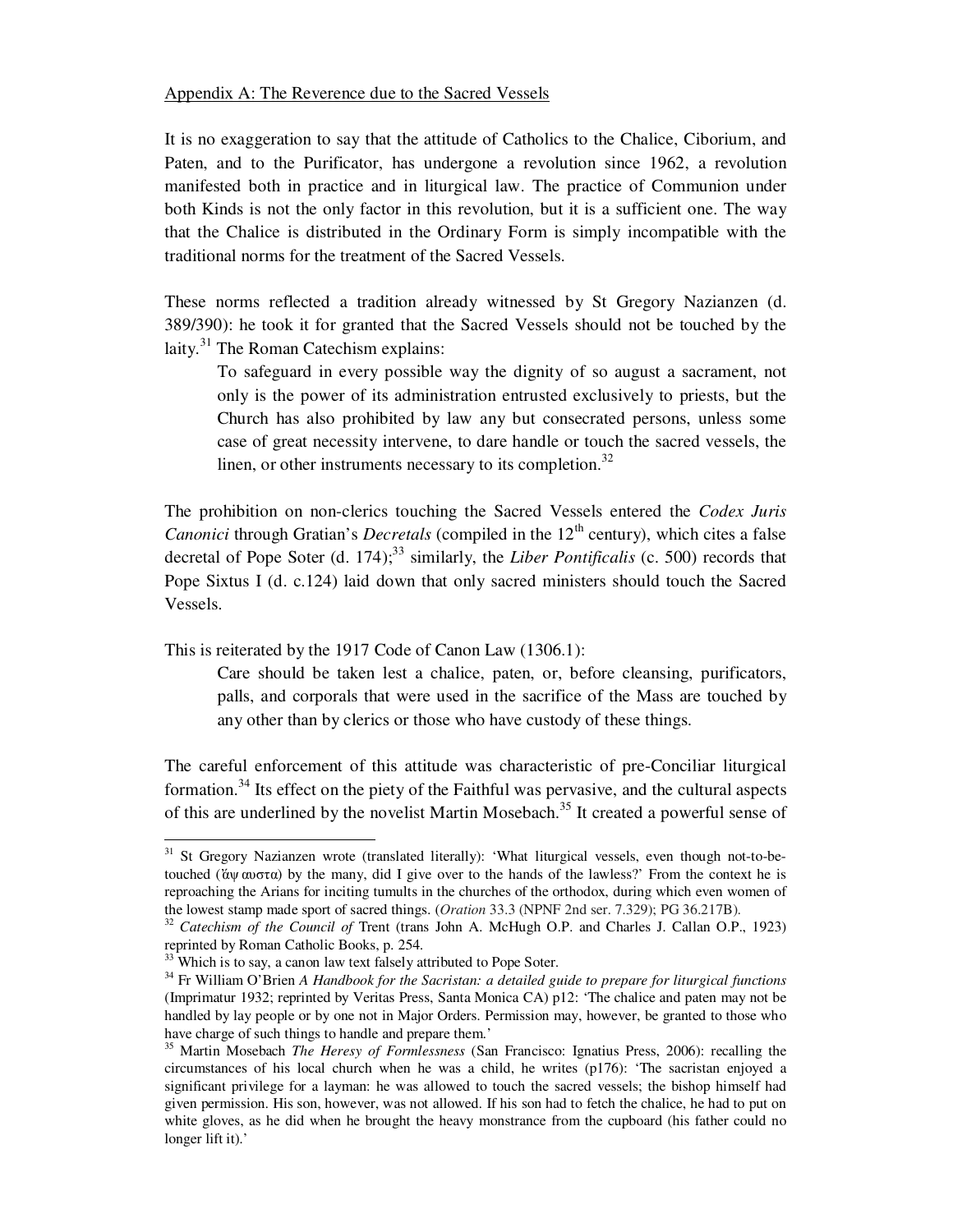the sacredness of those things most closely associated with the Blessed Sacrament, and, *a fortiori,* of the Blessed Sacrament Itself. The attitude encapsulated in this legislation is still very much at work in the Extraordinary Form today.<sup>36</sup>

By contrast, we find in the 1983 Code of Canon Law (Canon 1171): Sacred objects, which are designated for divine worship by dedication or blessing, are to be treated reverently and are not to be employed for profane or inappropriate use even if they are owned by private persons.

The General Instruction of the Roman Missal states, similarly (327):

Among the requisites for the celebration of Mass, the sacred vessels are held in special honour, especially the chalice and paten, in which the bread and wine are offered and consecrated, and from which they are consumed.

The Instruction *Redemptionis Sacramentum* (2004), reiterating the General Instruction,  $37$  specifies that it is a priest, deacon, or instituted acolyte, who purifies the vessels and puts them away.<sup>38</sup> The purification of Sacred Vessels by Extraordinary Ministers of Holy Communion remains, however, a very widespread abuse.

As has been noted, the distribution of the Chalice to the Faithful, when there is a congregation of any size, generally necessitates the use of Extraordinary Ministers of Holy Communion. Even if it did not, distribution in the manner almost invariably employed, using neither intinction nor the historically dominant practice of the West, the *fistula*, makes it necessary for the Communicant to handle the Chalice.

The concern, so often expressed by the Papal magisterium, that the reverence of the Faithful for the Blessed Sacrament is too often deficient, has an obvious relevance here.

<sup>&</sup>lt;sup>36</sup> The prohibition on anyone other than the celebrant receiving the Chalice in the 1917 Code of Canon Law has been superseded, but although no longer of canonical force, as a liturgical principle it is still valid in the context of the Extraordinary Form.

<sup>37</sup> See the *General Instruction of the Roman Missal* nn. 163, 183, 192.

<sup>38</sup> Congregation for Divine Worship, Instruction *Redemptionis Sacramentum* (2004) 119: 'The Priest, once he has returned to the altar after the distribution of Communion, standing at the altar or at the credence table, purifies the paten or ciborium over the chalice, then purifies the chalice in accordance with the prescriptions of the Missal and wipes the chalice with the purificator. Where a Deacon is present, he returns with the Priest to the altar and purifies the vessels. It is permissible, however, especially if there are several vessels to be purified, to leave them, covered as may be appropriate, on a corporal on the altar or on the credence table, and for them to be purified by the Priest or Deacon immediately after Mass once the people have been dismissed. Moreover a duly instituted acolyte assists the Priest or Deacon in purifying and arranging the sacred vessels either at the altar or the credence table. In the absence of a Deacon, a duly instituted acolyte carries the sacred vessels to the credence table and there purifies, wipes and arranges them in the usual way.' ('Sacerdos, ad altare post distributionem Communionis reversus, stans ad altare vel ad abacum purificat patenam vel pyxidem super calicem, postea purificat calicem, iuxta Missalis praescripta, et calicem purificatorio absterget. Ubi adsit Diaconus, ille cum Sacerdote ad altare revertitur et vasa purificat. Licet tamen vasa purificanda, praesertim si sint plura, opportune cooperta, in altari vel in abaco super corporale relinquere eaque statim post Missam, populo dimisso, a Sacerdote vel Diacono purificari. Item acolythus rite institutus Sacerdotem vel Diaconum in vasis sacris purificandis et componendis sive ad altare sive ad abacum adiuvat. Absente Diacono, acolythus rite institutus vasa sacra ad abacum defert ibique more solito ea purificat, abstergit et componit.')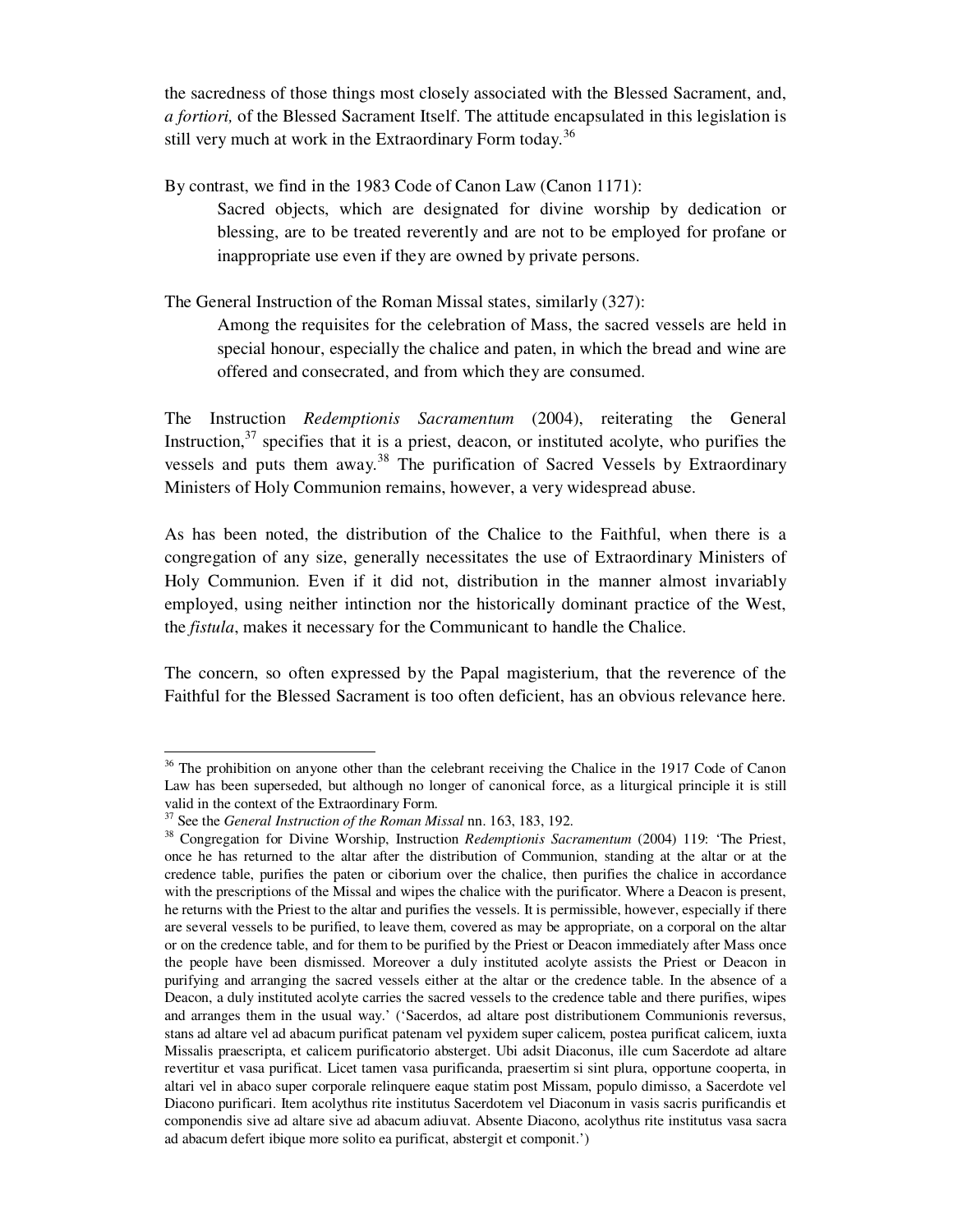The practice of the Extraordinary Form, which naturally conforms to the traditional discipline, can in this respect be a valuable lesson for the whole Church.

#### Appendix B: The Question of Hygiene

A concern for public health in the distribution of Holy Communion has always been part of the practice of the Latin Church. St Thomas Aquinas expresses it memorably:

If it be discovered that the wine has been poisoned, the priest should neither receive it nor administer it to others on any account, lest the life-giving chalice become one of death. $39$ 

This is reiterated by the 1962 *Missale Romanum*'s instructions.<sup>40</sup>

It is not surprising, accordingly, that following medical advice distribution of the Chalice was prohibited in the English dioceses of Plymouth, Brentwood, Lancaster and Portsmouth, and in some parishes in the Archdiocese of Liverpool, in the course of the epidemic of Swine Flu (the H1N1 virus) 2009; in the diocese of Portsmouth Communion on the tongue was also prohibited, as was shaking hands at the kiss of peace.<sup>41</sup> Similar precautions were taken in a number of dioceses in North America and elsewhere, and by a number of Anglican dioceses. $42$ 

There have been many studies on the survival of the virus on 'fomites', surfaces which had been infected by a sufferer. For example, one peer-reviewed study found that the H1N1 virus would survive for four hours on such a surface.<sup>43</sup> Looking at the more general problem of fomites, a study of the Norovirus, the very common 'vomiting bug', demonstrated the difficulty of disinfecting a surface: the use of a cloth with ordinary detergent only served to infect the cloth, and any previously non-infected surface the cloth subsequently touched.<sup>44</sup> The norovirus is not affected by detergents since it lacks a

<sup>39</sup> St Thomas Aquinas, *Summa Theologica* IIIa Q83 a.6, ad3: 'Si vero venenum ibi adesse deprehenderit immissum, nullo modo debet sumere nec alii dare ne calix vitae vertatur in mortem.'

<sup>&</sup>lt;sup>40</sup> *De Defectibus* X 6: 'If something poisonous falls into the Chalice after the Consecration, or something that would cause vomiting, the consecrated wine is to be poured into another Chalice, with water added until the Chalice is full, so that the species of wine will be dissolved; and this water is to be poured out into the sacrarium. Other wine, together with water, is to be brought and consecrated.' ('Si aliquid venenosum ceciderit in calicem, vel quod provocaret vomitum, vinum consecratum reponendum est in alio calice aqua pleno, ita ut species vini dissolvantur; et huiusmodi aqua in sacrarium proiciatur. Aliud autem vinum cum aqua apponendum est, denuo consecrandum.')

<sup>&</sup>lt;sup>41</sup> Reported in the *Catholic Herald*, 31<sup>st</sup> July 2009

 $42$  The suspension of the use of the Chalice is provided for in the (British) Anglican context by the Sacrament Act of 1547, which followed an outbreak of the bubonic plague.

<sup>&</sup>lt;sup>43</sup> 'In contrast, live virus—as tested by plaque assay (for seasonal H1N1) or fluorescent focus formation (for pH1N1)—was recovered from most surfaces after 4 hours and from some nonporous materials after 9 hours, but by 24 hours it had fallen below detection levels.' "Survival of Influenza A(H1N1) on Materials Found in Households: Implications for Infection Control", by Jane S. Greatorex, Paul Digard, Martin D. Curran, Robert Moynihan, Harrison Wensley, Tim Wreghitt, Harsha Varsani, Fayna Garcia, Joanne Enstone, Jonathan S. Nguyen-Van-Tam; Published November 22, 2011 by Plos One.

<sup>&</sup>lt;sup>44</sup> 'In a study by Barker et al., surfaces cleaned with a detergent solution spread norovirus to uncontaminated surfaces. As a result, the contaminated surface, the cleaning cloth, and the crosscontaminated surface all tested positive for norovirus. However, cleaning with a 5,000 ppm chlorine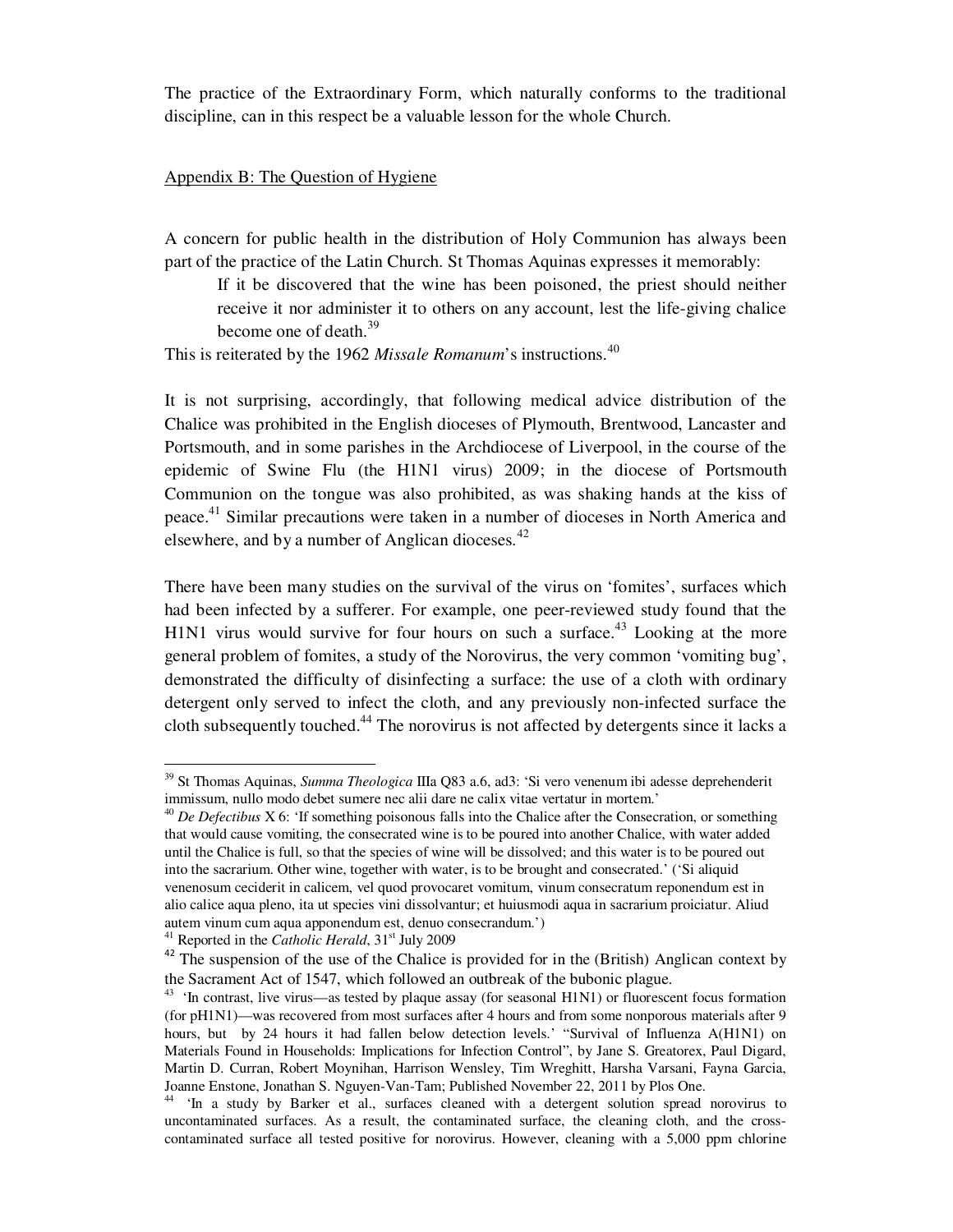lipid viral envelope; it can be destroyed however by dilute bleach. Anti-bacterial agents are recommended for the Swine flu virus.

It is clear enough that the usual practice of wiping the rim of a chalice with a purificator, and turning the chalice a little between communicants, has a merely symbolic value. The sharing of saliva among a large group of people, which the usual practice of reception of the Precious Blood in the Latin West implies, is ideally suited to the passing on of infections of all kinds.

To reiterate points made above, the infrequency of Holy Communion in the Early Middle Ages means that this problem did not have the same importance. Again, the documents permitting the distribution of the Chalice consistently exclude large congregations. The reality in Europe and North America, however, is quite different.

By contrast, there should be no danger of cross-infection in the case of the reception of the Host on the tongue, if it is properly administered, since the priest's fingers should not touch the Communicant's tongue. The same is true of the practice of intinction using a spoon, practiced in the Eastern Churches: the contents on the spoon are simply gently deposited in the communicant's mouth, and the communicant does not close his mouth on the spoon. In these cases a concern about infection would be an argument for ensuring that the practice was being carried out correctly, but not for a suspension of the traditional practice.

While the Swine Flu epidemic caused particular concerns, the hygiene issue is a general one, and one more prominent today than in the 1970s when the current practice was being proposed and spread.<sup>45</sup> The common practice, in the context of modern levels of frequency of the reception of Communion, and with large congregations, does raise a question of public health.

#### Appendix C: Celiac Disease

A side-issue in considering the distribution of the Chalice is raised by Celiac Disease, sufferers of which are intolerant of gluten, a protein found in wheat, and therefore in ordinary hosts. The matter has received the attention of the Congregation of the Doctrine of the Faith, and Joseph, Cardinal Ratzinger, as Prefect, issued norms on the matter in 2003.<sup>46</sup> The following principles are relevant to lay sufferers:<sup>47</sup>

solution was effective in preventing cross-contamination and eliminating norovirus from environmental surfaces.' "Significance of Fomites in the Spread of Respiratory and Enteric Viral Disease" by Stephanie A. Boone and Charles P. Gerba; published in *Applied Environmental Microbiology* 2007

<sup>&</sup>lt;sup>45</sup> The study of viruses and the understanding of how they spread has advanced a great deal since the early 1970s. The norovirus, for example, was first identified in 1972.

<sup>46</sup> July 24, 2003 Prot. 89/78-174 98

 $47$  The document makes equivalent provision for priests who suffer from Celiac disease.